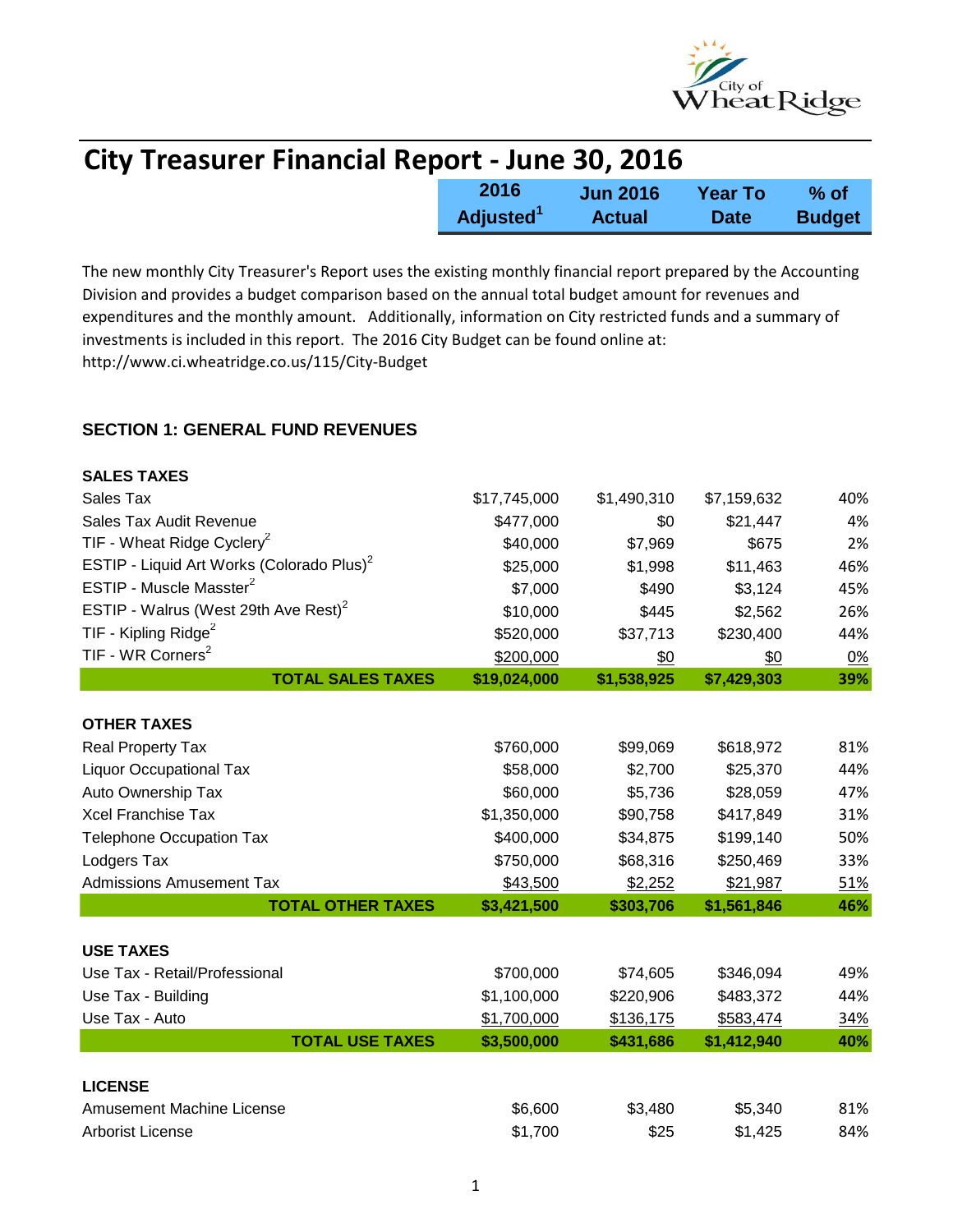

# **City Treasurer Financial Report - June 30, 2016**

|                                     | 2016                  | <b>Jun 2016</b> | <b>Year To</b> | $%$ of        |
|-------------------------------------|-----------------------|-----------------|----------------|---------------|
|                                     | Adjusted <sup>1</sup> | <b>Actual</b>   | <b>Date</b>    | <b>Budget</b> |
| <b>Contractors License</b>          | \$125,000             | \$10,950        | \$70,200       | 56%           |
| Liquor License Fee                  | \$18,000              | \$898           | \$6,396        | 36%           |
| <b>Building Permits</b>             | \$800,000             | \$83,782        | \$267,781      | 33%           |
| <b>Street Cut Permits</b>           | \$160,000             | \$7,038         | \$184,662      | 115%          |
| <b>Cable TV Permits</b>             | \$365,000             | \$0             | \$96,379       | 26%           |
| <b>Elevator Inspection Fees</b>     | \$28,000              | \$230           | \$28,060       | 100%          |
| Pawn Shop License Fees              | \$10,000              | \$0             | \$10,000       | 100%          |
| <b>Business License Fees</b>        | \$85,000              | \$10,069        | \$92,223       | 108%          |
| <b>TOTAL LICENSE</b>                | \$1,599,300           | \$116,472       | \$762,466      | 48%           |
| <b>INTERGOVERNMENTAL</b>            |                       |                 |                |               |
| Cigarette Tax                       | \$84,000              | \$7,800         | \$33,438       | 40%           |
| County Road and Bridge              | \$280,000             | \$0             | \$117,155      | 42%           |
| Arvada Ridge Redevelopment          | \$100,000             | \$0             | \$100,000      | 100%          |
| <b>Highway Users Tax</b>            | \$1,050,000           | \$85,546        | \$339,092      | 32%           |
| Motor Vehicle Registration          | \$119,000             | \$10,336        | \$50,529       | 42%           |
| Wheat Ridge Fire Radio              | \$31,500              | \$0             | \$17,725       | 56%           |
| E911 Reimbursements                 | \$59,500              | \$0             | \$39,464       | 66%           |
| <b>EPA Brownfields Grant</b>        | \$79,000              | \$0             | \$24,750       | 31%           |
| Police - CATPA Auto Theft Grant     | \$84,500              | \$7,065         | \$29,349       | 35%           |
| Police - Seat Belt Safety Grant     | \$2,500               | \$0             | \$0            | 0%            |
| Police - Drug Overtime Grant        | \$20,000              | \$0             | \$10,860       | 54%           |
| Police - Bryne Grant                | \$11,454              | \$0             | \$0            | 0%            |
| Police - Child Safety Grant         | \$5,000               | \$0             | \$0            | 0%            |
| Police - Ballistic Vest Grant       | \$7,500               | \$0             | \$0            | 0%            |
| Police - LEAF Grant                 | \$17,500              | \$0             | \$6,320        | 36%           |
| Police-HVIDE                        | \$11,500              | \$2,288         | \$4,312        | 37%           |
| Police-2016 Post Grant              | \$7,500               | \$0             | \$0            | 0%            |
| <b>TOTAL INTERGOVERNMENTAL</b>      | \$1,970,454           | \$113,035       | \$772,994      | 39%           |
| <b>SERVICES</b>                     |                       |                 |                |               |
| <b>Zoning Applications</b>          | \$42,400              | \$2,845         | \$13,027       | 31%           |
| <b>Planning Reimbursement Fees</b>  | \$3,000               | \$225           | \$472          | 16%           |
| <b>Engineering Fees</b>             | \$14,000              | \$8,047         | \$33,888       | 242%          |
| Misc. Zoning Fees                   | \$1,000               | \$372           | \$473          | 47%           |
| Plan Review Fees                    | \$225,000             | \$22,602        | \$112,938      | 50%           |
| <b>Pavilion/Park Rental Revenue</b> | \$25,500              | \$4,125         | \$21,795       | 85%           |
| <b>Athletics Revenue</b>            | \$119,430             | \$9,842         | \$57,343       | 48%           |
| <b>Active Adult Center Revenue</b>  | \$202,600             | \$14,710        | \$85,823       | 42%           |
| <b>Parks Historic Facilities</b>    | \$21,500              | \$3,846         | \$13,008       | 61%           |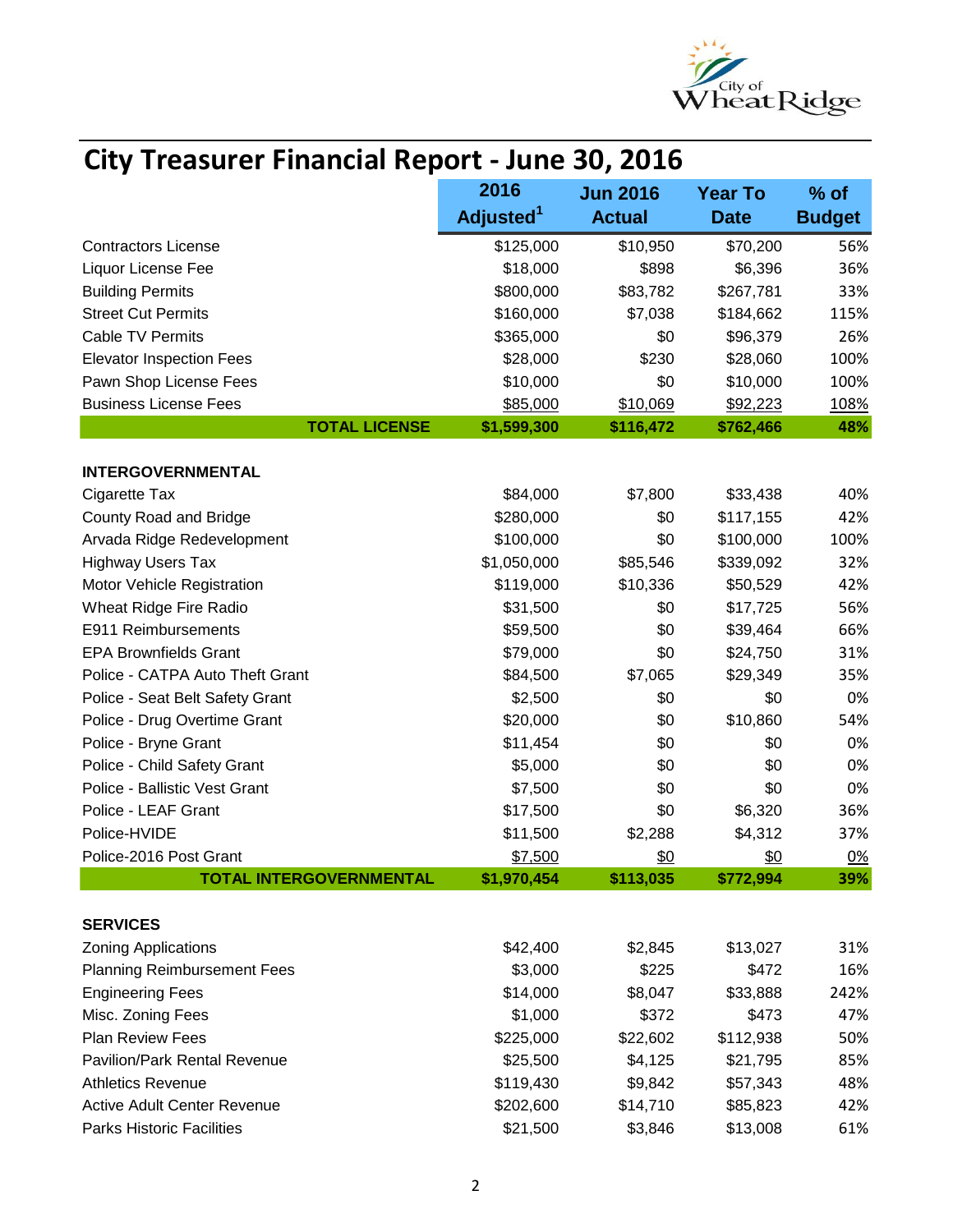

# **City Treasurer Financial Report - June 30, 2016**

|                                     | 2016                  | <b>Jun 2016</b> | <b>Year To</b> | $%$ of        |
|-------------------------------------|-----------------------|-----------------|----------------|---------------|
|                                     | Adjusted <sup>1</sup> | <b>Actual</b>   | <b>Date</b>    | <b>Budget</b> |
| Gen. Prog. Revenue                  | \$166,510             | \$17,023        | \$98,790       | 59%           |
| Anderson Building Revenue           | \$11,000              | \$2,293         | \$8,053        | 73%           |
| <b>Outdoor Swimming Fees</b>        | \$146,100             | \$69,226        | \$72,040       | 49%           |
| Retail Marijuana Fees               | \$130,000             | \$11,048        | \$77,573       | 60%           |
| <b>Police Report Fees</b>           | \$15,000              | \$922           | \$6,381        | 43%           |
| Pawn Shop Ticket Fees               | \$20,000              | \$1,951         | \$9,758        | 49%           |
| Sex Offender Registration           | \$7,000               | \$225           | \$3,710        | 53%           |
| <b>Police Drug Destruction Fees</b> | \$200                 | \$0             | \$70           | 35%           |
| Police Fees - MISC                  | \$5,000               | \$290           | \$2,293        | 46%           |
| Police Duty Reimbursement           | \$20,000              | \$0             | \$3,140        | 16%           |
| <b>TOTAL SERVICES</b>               | \$1,175,240           | \$169,592       | \$620,575      | 53%           |
|                                     |                       |                 |                |               |
| <b>FINES &amp; FORFEITURES</b>      |                       |                 |                |               |
| <b>Municipal Court Fines</b>        | \$110,000             | \$8,517         | \$55,069       | 50%           |
| <b>Nuisance Violations Fees</b>     | \$50,000              | \$6,856         | \$16,086       | 32%           |
| <b>Handicap Parking Fees</b>        | \$750                 | \$225           | \$450          | 60%           |
| <b>Traffic</b>                      | \$425,000             | \$62,197        | \$275,297      | 65%           |
| General                             | \$60,000              | \$4,478         | \$23,871       | 40%           |
| Other                               | \$18,000              | \$706           | \$4,462        | 25%           |
| Parking                             | \$7,000               | \$375           | \$2,150        | 31%           |
| No Proof of Insurance               | \$15,000              | \$1,575         | \$8,903        | <u>59%</u>    |
| <b>TOTAL FINE &amp; FORFEITURES</b> | \$685,750             | \$84,929        | \$386,288      | 56%           |
| <b>INTEREST</b>                     |                       |                 |                |               |
| <b>Interest Earnings</b>            | \$50,000              | \$5,372         | \$20,383       | 41%           |
| <b>TOTAL INTEREST</b>               | \$50,000              | \$5,372         | \$20,383       | 41%           |
|                                     |                       |                 |                |               |
| <b>OTHER</b>                        |                       |                 |                |               |
| Cable Peg Fees                      | \$38,000              | \$0             | \$9,633        | 25%           |
| Xcel Solar Garden Credits           | \$50,000              | \$6,325         | \$25,219       | 50%           |
| Miscellaneous Income                | \$485,000             | \$9,081         | \$135,317      | 28%           |
| <b>TOTAL OTHER</b>                  | \$573,000             | \$15,406        | \$170,169      | 30%           |
| <b>Total General Fund</b>           | \$31,999,244          | \$2,779,123     | \$13,136,964   | 41%           |
|                                     |                       |                 |                |               |
| <b>Fund Balance Carryover</b>       | \$8,271,981           | \$0             | \$8,951,966    |               |
| <b>Total Funds Available</b>        | \$40,271,225          | \$2,779,123     | \$22,088,930   |               |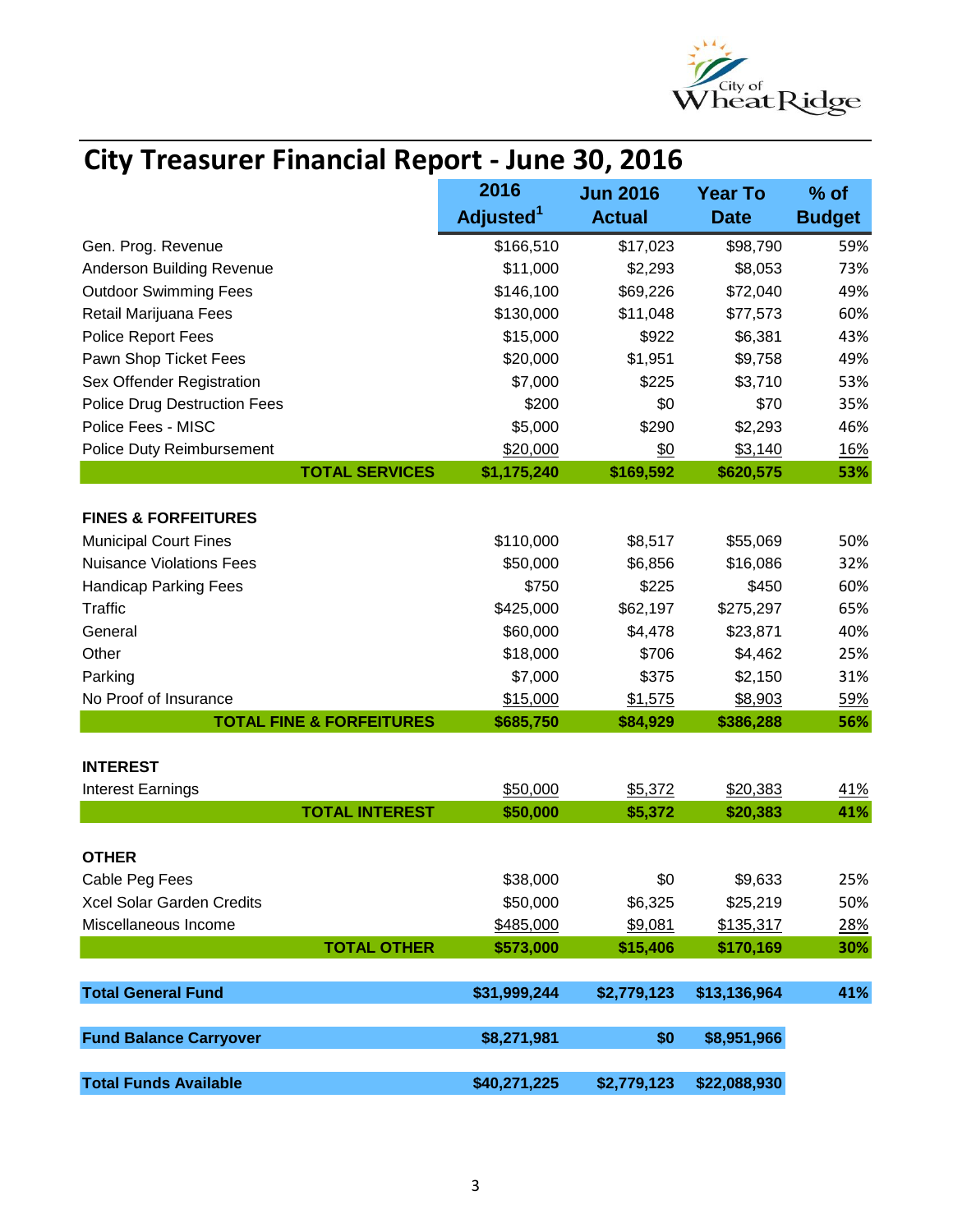

| <b>City Treasurer Financial Report - June 30, 2016</b> |                       |                 |                |               |  |
|--------------------------------------------------------|-----------------------|-----------------|----------------|---------------|--|
|                                                        | 2016                  | <b>Jun 2016</b> | <b>Year To</b> | $%$ of        |  |
|                                                        | Adjusted <sup>1</sup> | <b>Actual</b>   | <b>Date</b>    | <b>Budget</b> |  |
| <b>SECTION 2: GENERAL FUND EXPENDITURES</b>            |                       |                 |                |               |  |
|                                                        |                       |                 |                |               |  |
| Legislative                                            |                       |                 |                |               |  |
| Legislative Services                                   | \$440,315             | \$15,824        | \$294,754      | 67%           |  |
| <b>Total</b>                                           | \$440,315             | \$15,824        | \$294,754      | 67%           |  |
| <b>City Manager's Office</b>                           |                       |                 |                |               |  |
| <b>City Manager</b>                                    | \$295,894             | \$16,397        | \$125,165      | 42%           |  |
| <b>Economic Development</b>                            | \$1,760,378           | \$146,762       | \$877,757      | 50%           |  |
| <b>Total</b>                                           | \$2,056,272           | \$163,159       | \$1,002,922    | 49%           |  |
| <b>City Attorney</b>                                   |                       |                 |                |               |  |
| <b>City Attorney</b>                                   | \$298,000             | \$21,947        | \$123,883      | <u>42%</u>    |  |
| <b>Total</b>                                           | \$298,000             | \$21,947        | \$123,883      | 42%           |  |
| <b>City Clerk's Office</b>                             |                       |                 |                |               |  |
| <b>City Clerk</b>                                      | \$156,199             | \$10,582        | \$59,921       | 38%           |  |
| <b>Total</b>                                           | \$156,199             | \$10,582        | \$59,921       | 38%           |  |
| <b>City Treasurer</b>                                  |                       |                 |                |               |  |
| <b>City Treasurer</b>                                  | \$43,278              | \$2,508         | \$16,098       | 37%           |  |
| <b>Total</b>                                           | \$43,278              | \$2,508         | \$16,098       | 37%           |  |
| <b>Central Charges</b>                                 |                       |                 |                |               |  |
| <b>Central Charges</b>                                 | \$3,182,356           | \$175,923       | \$1,696,126    | 53%           |  |
| <b>Total</b>                                           | \$3,182,356           | \$175,923       | \$1,696,126    | 53%           |  |
| <b>Municipal Court</b>                                 |                       |                 |                |               |  |
| <b>Municipal Court</b>                                 | \$877,333             | \$63,379        | \$373,253      | 43%           |  |
| <b>Total</b>                                           | \$877,333             | \$63,379        | \$373,253      | 43%           |  |
| <b>Administrative Services</b>                         |                       |                 |                |               |  |
| Administration                                         | \$370,636             | \$29,145        | \$168,096      | 45%           |  |
| Public Information                                     | \$310,424             | \$18,814        | \$120,047      | 39%           |  |
| Finance                                                | \$302,449             | \$17,168        | \$113,448      | 38%           |  |
| Human Resources                                        | \$560,909             | \$56,077        | \$252,110      | 45%           |  |
| Sales Tax                                              | \$317,416             | \$16,963        | \$104,044      | 33%           |  |
| <b>Purchasing and Contracting</b>                      | \$123,176             | \$8,518         | \$48,807       | 40%           |  |
| <b>Information Technology</b>                          | \$1,629,167           | \$129,432       | \$767,128      | <u>47%</u>    |  |
| <b>Total</b>                                           | \$3,614,177           | \$276,117       | \$1,573,680    | 44%           |  |
| <b>Community Development</b>                           |                       |                 |                |               |  |
| Administration                                         | \$216,267             | \$20,057        | \$102,580      | 47%           |  |
| Planning                                               | \$246,895             | \$16,383        | \$103,692      | 42%           |  |
| <b>Building</b>                                        | \$521,605             | \$66,037        | \$273,575      | 52%           |  |
| Long Range Planning                                    | \$225,736             | \$6,485         | \$120,409      | 53%           |  |
| <b>Total</b>                                           | \$1,210,503           | \$108,962       | \$600,256      | 50%           |  |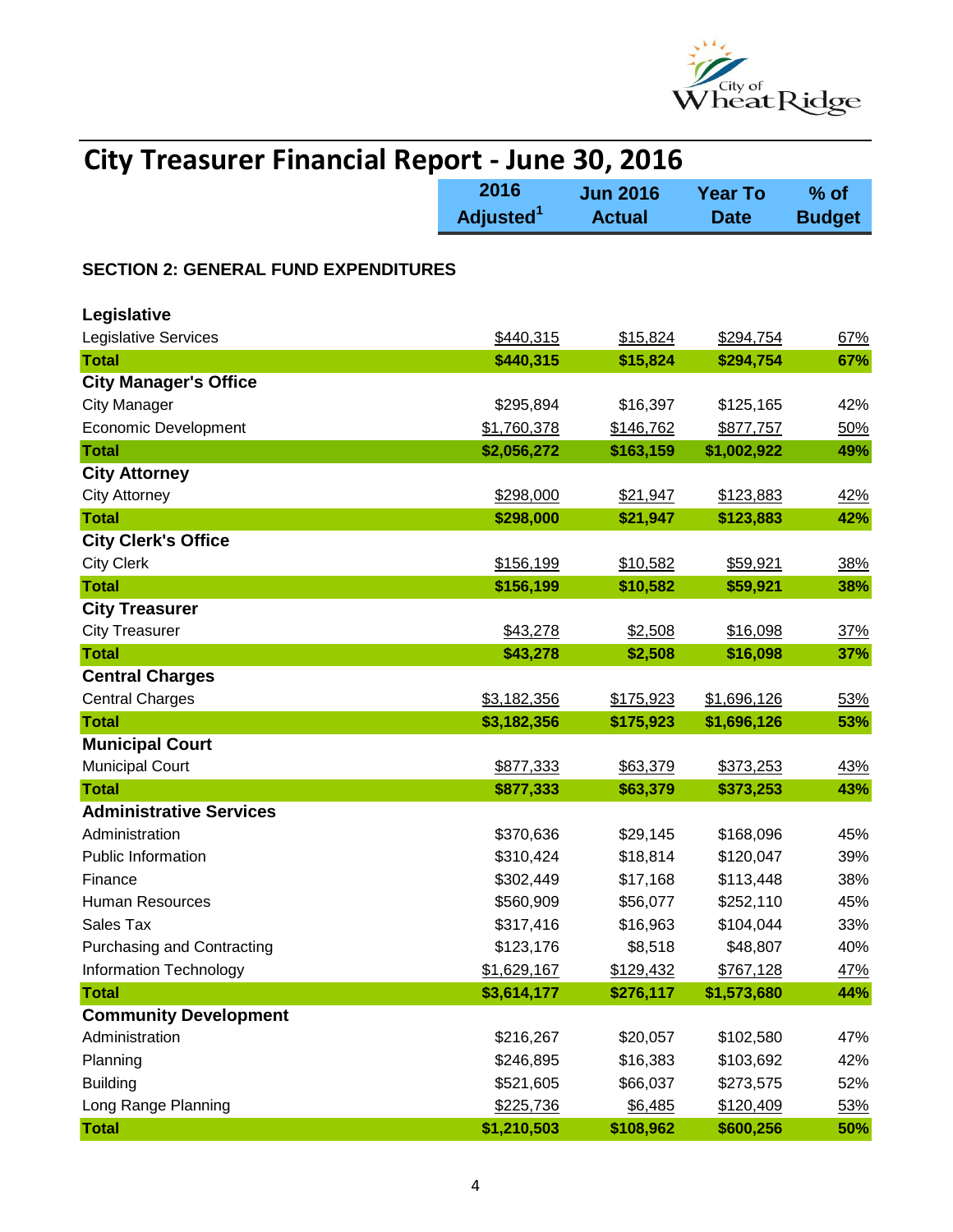

| <b>City Treasurer Financial Report - June 30, 2016</b> |                       |                 |                |               |  |
|--------------------------------------------------------|-----------------------|-----------------|----------------|---------------|--|
|                                                        | 2016                  | <b>Jun 2016</b> | <b>Year To</b> | $%$ of        |  |
|                                                        | Adjusted <sup>1</sup> | <b>Actual</b>   | <b>Date</b>    | <b>Budget</b> |  |
| <b>Police</b>                                          |                       |                 |                |               |  |
| Administration                                         | \$864,206             | \$58,714        | \$378,629      | 44%           |  |
| Grants                                                 | \$129,072             | \$13,760        | \$64,371       | 50%           |  |
| <b>Community Services Team</b>                         | \$407,860             | \$24,188        | \$199,245      | 49%           |  |
| <b>Communications Center</b>                           | \$924,709             | \$50,409        | \$364,483      | 39%           |  |
| <b>Crime Prevention Team</b>                           | \$237,644             | \$18,101        | \$114,897      | 48%           |  |
| Records Team                                           | \$358,915             | \$26,100        | \$161,053      | 45%           |  |
| Training and Accreditation                             | \$301,479             | \$13,216        | \$110,261      | 37%           |  |
| Patrol                                                 | \$4,058,146           | \$322,960       | \$2,051,964    | 51%           |  |
| <b>Investigations Bureau</b>                           | \$2,221,217           | \$154,645       | \$932,484      | 42%           |  |
| Crime & Traffic Team                                   | \$440,285             | \$33,795        | \$188,861      | <u>43%</u>    |  |
| <b>Total</b>                                           | \$9,943,533           | \$715,888       | \$4,566,248    | 46%           |  |
| <b>Public Works</b>                                    |                       |                 |                |               |  |
| Administration                                         | \$146,869             | \$11,636        | \$69,686       | 47%           |  |
| Engineering                                            | \$1,092,226           | \$79,935        | \$513,487      | 47%           |  |
| Operations                                             | \$3,573,839           | \$230,686       | \$1,361,934    | 38%           |  |
| <b>Total</b>                                           | \$4,812,934           | \$322,257       | \$1,945,107    | 40%           |  |
| <b>Parks and Recreation</b>                            |                       |                 |                |               |  |
| Administration                                         | \$250,469             | \$19,134        | \$115,203      | 46%           |  |
| Recreation                                             | \$209,864             | \$16,150        | \$94,901       | 45%           |  |
| Parks Maintenance                                      | \$1,481,461           | \$100,364       | \$435,640      | 29%           |  |
| Forestry                                               | \$440,183             | \$25,959        | \$111,979      | 25%           |  |
| <b>Natural Resources</b>                               | \$317,021             | \$15,496        | \$93,927       | 30%           |  |
| Anderson Building                                      | \$42,900              | \$1,470         | \$11,667       | 27%           |  |
| Athletics                                              | \$192,379             | \$13,706        | \$76,083       | 40%           |  |
| <b>General Programs</b>                                | \$290,617             | \$28,447        | \$101,810      | 35%           |  |
| <b>Outdoor Pool</b>                                    | \$389,928             | \$30,819        | \$42,674       | 11%           |  |
| <b>Active Adult Center</b>                             | \$580,758             | \$42,441        | \$226,890      | 39%           |  |
| <b>Historic Buildings</b>                              | \$92,796              | \$1,772         | \$34,586       | 37%           |  |
| <b>Facility Maintenance</b>                            | \$462,539             | \$33,832        | \$160,434      | 35%           |  |
| <b>Total</b>                                           | \$4,750,915           | \$329,590       | \$1,505,794    | 32%           |  |
|                                                        |                       |                 |                |               |  |
| <b>Total General Fund</b>                              | \$31,385,815          | \$2,206,136     | \$13,758,042   | 44%           |  |
| <b>Transfers to Special Revenue Funds</b>              | \$3,065,785           | \$725,000       | \$1,615,785    |               |  |
| <b>Total General Fund With Transfers</b>               | \$34,451,600          | \$2,931,136     | \$15,373,827   |               |  |
| <b>Excess of revenues over/under expenditures</b>      | \$2,452,356           | \$152,014       | \$2,236,864    |               |  |

### **City Treasurer Financial Report - June 30, 2016**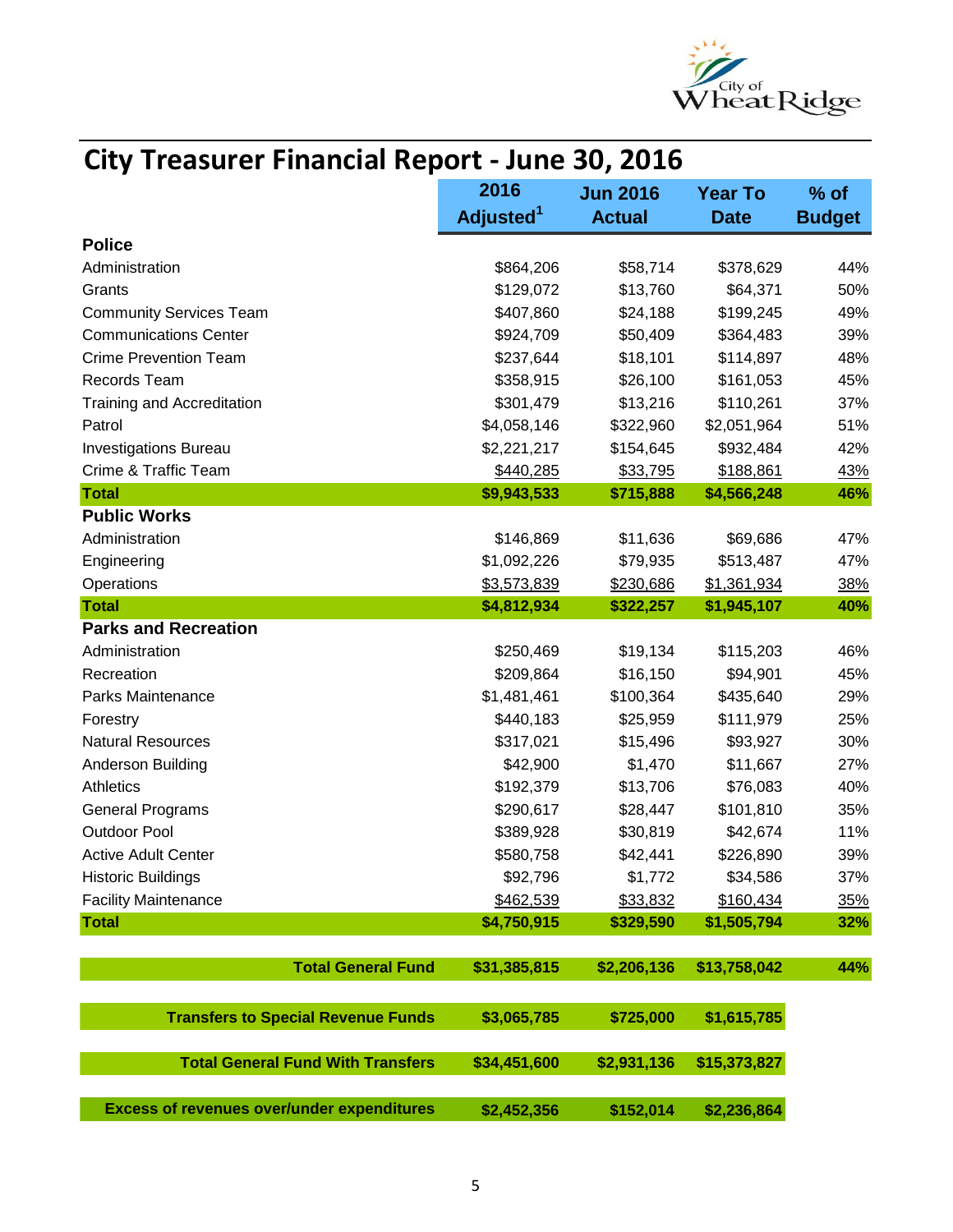

| 2016<br><b>Jun 2016</b><br><b>Year To</b><br>$%$ of<br>Adjusted <sup>1</sup><br><b>Actual</b><br><b>Budget</b><br><b>Date</b><br><b>SECTION 3: RESTRICTED FUNDS</b><br><b>Fund Balance Ending</b><br>\$6,715,103<br>\$5,819,625<br><b>Reserved for Emergencies<sup>3</sup></b><br>\$1,078,000<br>\$1,078,000<br>\$1,078,000<br><b>Reserved for Channel 8<sup>4</sup></b><br>\$202,496<br>\$202,496<br>\$202,496<br><b>Unrestricted Fund Balance</b><br>\$5,434,607<br>\$4,539,129<br><b>Unrestricted Fund Balance</b><br>14.5%<br><b>SECTION 4: SPECIAL REVENUE FUNDS EXPENDITURES</b><br><b>Capital Improvement Program (CIP)</b><br>Expenditures<br>\$1,187,583<br>\$8,324,587<br>\$454,906<br><b>TOTAL EXPENDITURES</b><br>\$8,324,587<br>\$1,187,583<br>14%<br>\$454,906<br><b>Public Art Fund</b><br>$\frac{60}{50}$<br>\$0<br>\$0<br>Expenditures<br><b>TOTAL EXPENDITURES</b><br>\$0<br>\$0<br>\$0<br><b>Police Investigation Fund</b><br>Expenditures<br>\$210<br>\$48,536<br>\$35,199<br><b>TOTAL EXPENDITURES</b><br>\$48,536<br>\$210<br>\$35,199<br><b>Open Space Fund</b><br>Expenditures<br>\$2,506,202<br>\$64,795<br>\$380,415<br><b>TOTAL EXPENDITURES</b><br>\$2,506,202<br>\$64,795<br>\$380,415<br><b>Municipal Court</b><br>Expenditures<br>\$29,000<br>\$230<br>\$4,928 | <b>City Treasurer Financial Report - June 30, 2016</b> |  |  |       |         |     |  |
|-----------------------------------------------------------------------------------------------------------------------------------------------------------------------------------------------------------------------------------------------------------------------------------------------------------------------------------------------------------------------------------------------------------------------------------------------------------------------------------------------------------------------------------------------------------------------------------------------------------------------------------------------------------------------------------------------------------------------------------------------------------------------------------------------------------------------------------------------------------------------------------------------------------------------------------------------------------------------------------------------------------------------------------------------------------------------------------------------------------------------------------------------------------------------------------------------------------------------------------------------------------------------------------------------|--------------------------------------------------------|--|--|-------|---------|-----|--|
| 15%                                                                                                                                                                                                                                                                                                                                                                                                                                                                                                                                                                                                                                                                                                                                                                                                                                                                                                                                                                                                                                                                                                                                                                                                                                                                                           |                                                        |  |  |       |         |     |  |
|                                                                                                                                                                                                                                                                                                                                                                                                                                                                                                                                                                                                                                                                                                                                                                                                                                                                                                                                                                                                                                                                                                                                                                                                                                                                                               |                                                        |  |  |       |         |     |  |
|                                                                                                                                                                                                                                                                                                                                                                                                                                                                                                                                                                                                                                                                                                                                                                                                                                                                                                                                                                                                                                                                                                                                                                                                                                                                                               |                                                        |  |  |       |         |     |  |
|                                                                                                                                                                                                                                                                                                                                                                                                                                                                                                                                                                                                                                                                                                                                                                                                                                                                                                                                                                                                                                                                                                                                                                                                                                                                                               |                                                        |  |  |       |         |     |  |
|                                                                                                                                                                                                                                                                                                                                                                                                                                                                                                                                                                                                                                                                                                                                                                                                                                                                                                                                                                                                                                                                                                                                                                                                                                                                                               |                                                        |  |  |       |         |     |  |
|                                                                                                                                                                                                                                                                                                                                                                                                                                                                                                                                                                                                                                                                                                                                                                                                                                                                                                                                                                                                                                                                                                                                                                                                                                                                                               |                                                        |  |  |       |         |     |  |
|                                                                                                                                                                                                                                                                                                                                                                                                                                                                                                                                                                                                                                                                                                                                                                                                                                                                                                                                                                                                                                                                                                                                                                                                                                                                                               |                                                        |  |  |       |         |     |  |
|                                                                                                                                                                                                                                                                                                                                                                                                                                                                                                                                                                                                                                                                                                                                                                                                                                                                                                                                                                                                                                                                                                                                                                                                                                                                                               |                                                        |  |  |       |         |     |  |
|                                                                                                                                                                                                                                                                                                                                                                                                                                                                                                                                                                                                                                                                                                                                                                                                                                                                                                                                                                                                                                                                                                                                                                                                                                                                                               |                                                        |  |  |       |         |     |  |
|                                                                                                                                                                                                                                                                                                                                                                                                                                                                                                                                                                                                                                                                                                                                                                                                                                                                                                                                                                                                                                                                                                                                                                                                                                                                                               |                                                        |  |  |       |         |     |  |
|                                                                                                                                                                                                                                                                                                                                                                                                                                                                                                                                                                                                                                                                                                                                                                                                                                                                                                                                                                                                                                                                                                                                                                                                                                                                                               |                                                        |  |  |       |         |     |  |
|                                                                                                                                                                                                                                                                                                                                                                                                                                                                                                                                                                                                                                                                                                                                                                                                                                                                                                                                                                                                                                                                                                                                                                                                                                                                                               |                                                        |  |  |       |         |     |  |
|                                                                                                                                                                                                                                                                                                                                                                                                                                                                                                                                                                                                                                                                                                                                                                                                                                                                                                                                                                                                                                                                                                                                                                                                                                                                                               |                                                        |  |  |       |         |     |  |
|                                                                                                                                                                                                                                                                                                                                                                                                                                                                                                                                                                                                                                                                                                                                                                                                                                                                                                                                                                                                                                                                                                                                                                                                                                                                                               |                                                        |  |  |       |         |     |  |
|                                                                                                                                                                                                                                                                                                                                                                                                                                                                                                                                                                                                                                                                                                                                                                                                                                                                                                                                                                                                                                                                                                                                                                                                                                                                                               |                                                        |  |  |       |         |     |  |
|                                                                                                                                                                                                                                                                                                                                                                                                                                                                                                                                                                                                                                                                                                                                                                                                                                                                                                                                                                                                                                                                                                                                                                                                                                                                                               |                                                        |  |  |       |         |     |  |
|                                                                                                                                                                                                                                                                                                                                                                                                                                                                                                                                                                                                                                                                                                                                                                                                                                                                                                                                                                                                                                                                                                                                                                                                                                                                                               |                                                        |  |  |       |         |     |  |
|                                                                                                                                                                                                                                                                                                                                                                                                                                                                                                                                                                                                                                                                                                                                                                                                                                                                                                                                                                                                                                                                                                                                                                                                                                                                                               |                                                        |  |  |       |         |     |  |
| <b>TOTAL EXPENDITURES</b><br>\$29,000                                                                                                                                                                                                                                                                                                                                                                                                                                                                                                                                                                                                                                                                                                                                                                                                                                                                                                                                                                                                                                                                                                                                                                                                                                                         |                                                        |  |  | \$230 | \$4,928 | 17% |  |
| <b>Conservation Trust</b>                                                                                                                                                                                                                                                                                                                                                                                                                                                                                                                                                                                                                                                                                                                                                                                                                                                                                                                                                                                                                                                                                                                                                                                                                                                                     |                                                        |  |  |       |         |     |  |
| Expenditures<br>\$585,035<br>$\frac{60}{50}$<br>\$82,110<br>\$585,035<br>\$0<br>\$82,110<br><b>TOTAL EXPENDITURES</b>                                                                                                                                                                                                                                                                                                                                                                                                                                                                                                                                                                                                                                                                                                                                                                                                                                                                                                                                                                                                                                                                                                                                                                         |                                                        |  |  |       |         |     |  |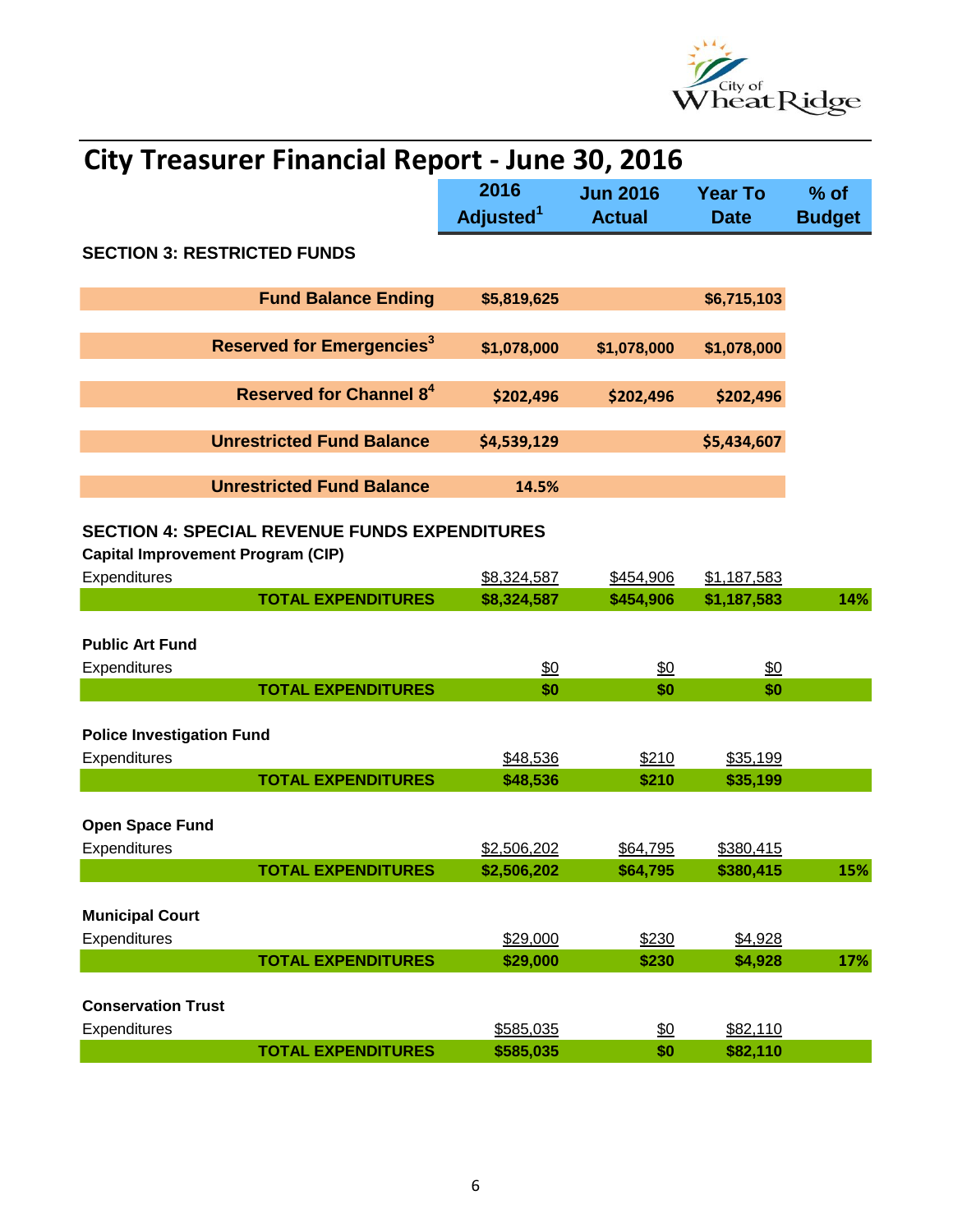

| <b>City Treasurer Financial Report - June 30, 2016</b>    |                           |                               |                                  |                               |                         |
|-----------------------------------------------------------|---------------------------|-------------------------------|----------------------------------|-------------------------------|-------------------------|
|                                                           |                           | 2016<br>Adjusted <sup>1</sup> | <b>Jun 2016</b><br><b>Actual</b> | <b>Year To</b><br><b>Date</b> | $%$ of<br><b>Budget</b> |
| <b>Capital Equipment Replacement Fund</b><br>Expenditures |                           | \$432,509                     | $\frac{60}{20}$                  | \$21,574                      |                         |
|                                                           | <b>TOTAL EXPENDITURES</b> | \$432,509                     | \$0                              | \$21,574                      | 5%                      |
| <b>Crime Prevention/Code Enforcement Fund</b>             |                           |                               |                                  |                               |                         |
| Expenditures                                              | <b>TOTAL EXPENDITURES</b> | \$408,016<br>\$408,016        | \$30,163<br>\$30,163             | \$185,880<br>\$185,880        | 46%                     |
| <b>Recreation Center</b><br>Expenditures                  |                           | \$2,382,401                   | \$180,004                        | \$1,037,763                   |                         |
|                                                           | <b>TOTAL EXPENDITURES</b> | \$2,382,401                   | \$180,004                        | \$1,037,763                   | 44%                     |
| <b>SECTION 5: SPECIAL REVENUE FUNDS REVENUES</b>          |                           |                               |                                  |                               |                         |
| <b>Capital Improvement Program (CIP)</b><br>Revenues      |                           | \$6,073,345                   | \$1,122,585                      | \$3,630,092                   |                         |
|                                                           | <b>TOTAL REVENUES</b>     | \$6,073,345                   | \$1,122,585                      | \$3,630,092                   | 60%                     |
| <b>Public Art Fund</b><br>Revenues                        |                           | \$96,340                      | \$3,524                          | \$81,158                      |                         |
|                                                           | <b>TOTAL REVENUES</b>     | \$96,340                      | \$3,524                          | \$81,158                      | 84%                     |
| <b>Police Investigation Fund</b><br>Revenues              |                           | \$68,216                      | \$20                             | \$92,883                      |                         |
|                                                           | <b>TOTAL REVENUES</b>     | \$68,216                      | \$20                             | \$92,883                      | 136%                    |
| <b>Open Space Fund</b><br>Revenues                        |                           | \$1,717,239                   | \$93,152                         | \$1,686,077                   |                         |
|                                                           | <b>TOTAL REVENUES</b>     | \$1,717,239                   | \$93,152                         | \$1,686,077                   | 98%                     |
| <b>Municipal Court</b>                                    |                           |                               |                                  |                               |                         |
| Revenues                                                  |                           | \$107,622                     | \$2,051                          | \$95,464                      |                         |
|                                                           | <b>TOTAL REVENUES</b>     | \$107,622                     | \$2,051                          | \$95,464                      | 89%                     |
| <b>Conservation Trust</b><br>Revenues                     |                           | \$515,878                     | \$117,488                        | \$643,276                     |                         |
|                                                           | <b>TOTAL REVENUES</b>     | \$515,878                     | \$117,488                        | \$643,276                     | 125%                    |